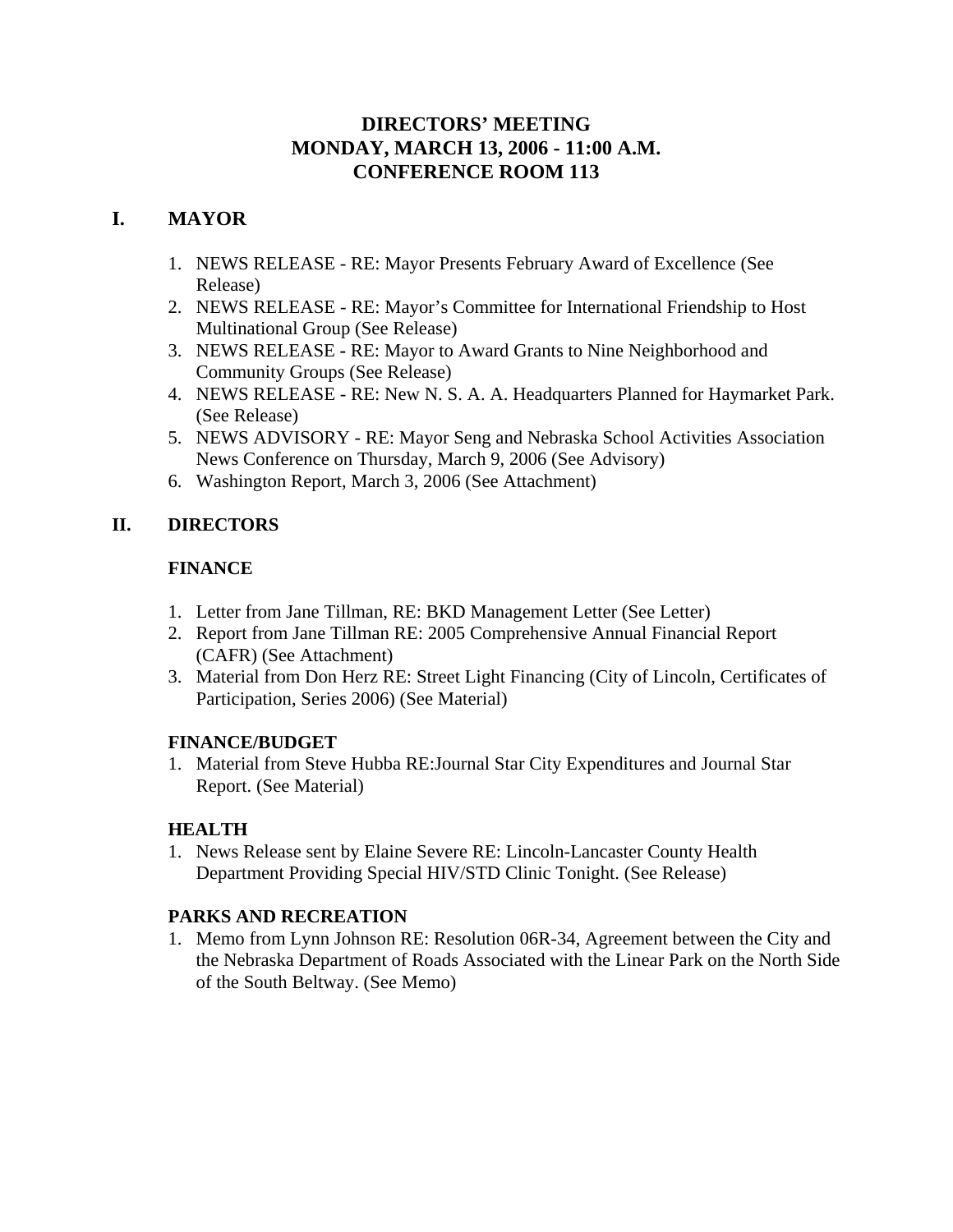# **PLANNING**

- 1. Memo from Marvin Krout RE: Comprehensive Plan Amendment No. 05010-40<sup>th</sup> and Rokeby Road Notification from Planning Department (See Attachment)
- 2. Letter from Brian Will to Nichole Pecka RE: Rolling Hills Ridge 1<sup>st</sup> Addition Final -FPPL#05133, Generally Located at South 21<sup>st</sup> and Ridgeline Drive. (See Letter)

# **PLANNING COMMISSION FINAL ACTION**

1. Special Permit No. 06006 (Off sale alcohol - North  $33<sup>rd</sup>$  and Superior Street) Resolution No. PC-00981.

# **PUBLIC WORKS AND UTILITIES**

- 1. Response email from Scott Opfer to Ken Svoboda RE: Trucks legally parking along S.  $26<sup>th</sup>$  Street and E Street. (See email)
- 2. Letter from Randy Hopkins to Ron Shelley, 930 Old Cheney Road RE: Old Cheney Road from Salt Valley View to the Railroad Tracks - Parking. (See Letter)
- 3. Letter from Randy Hopkins to John Zimmer IV, 920 Old Cheney Road; Paul & Kathy Arndt; Joannie Miller; Jack Loos and Scott Loos RE: Old Cheney Road from Salt Valley View to the Railroad Tracks - Parking. (See Letter)
- 4. Letter from John Callen to City Council Members RE: Draft Technical Information for Salt Creek Floodplain Mapping Update. (See Letter)

# **STARTRAN**

1. Memo from Larry Worth RE:Summary of StarTran Town Hall Meeting of 02/25/06 (See Memo)

# **III. CITY CLERK**

# **IV. COUNCIL**

# **A. COUNCIL REQUESTS/CORRESPONDENCE**

# **KEN SVOBODA**

1. Letter to Mayor Seng RE: Urging Kennel Contract Request for Proposal Process to Begin. (See Letter)

# **V. MISCELLANEOUS**

1. Email from Keith Dubas - RE: Theater Policy (See Email)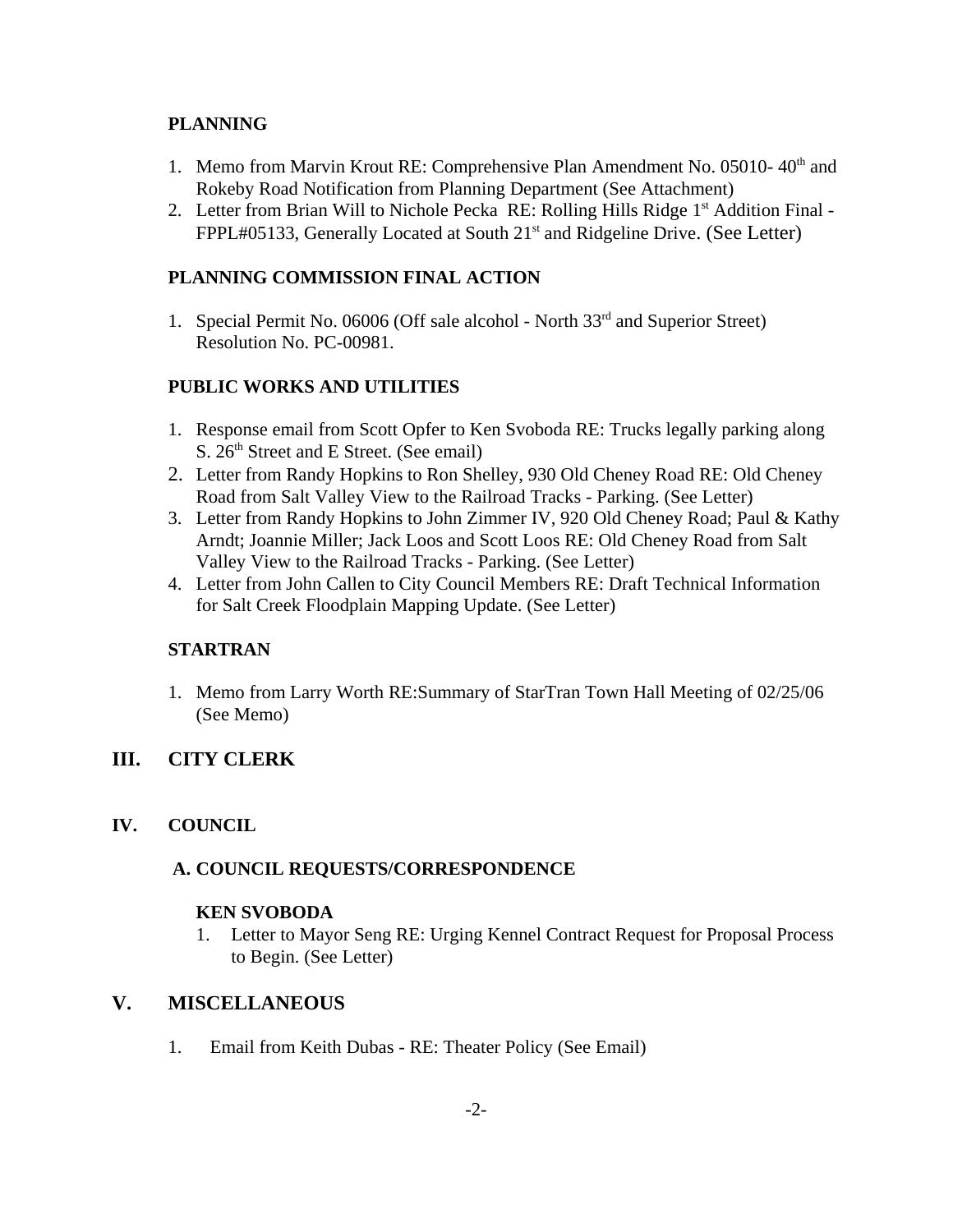- 2. Email from Latch's, Inc. with Attached Purchasing Alliance Contract No. 42595 Recommendation from Vince Mejer, Purchasing Agent. (See Email and Attachment)
- 3. Email from Stephanie Dohner RE: Council Feedback on Drug Court Graduations. (See Email)
- 4. Email from Barbara Haith RE: Multiplex Theaters. Theater Competition Healthy for City and Opposed to City Supported Monopoly. (See Email)
- 5. Email from Jamie Ivey RE: Stop light at  $27<sup>th</sup>$  and Wildcat Drive.(See Email)
- 6. Email from Barbara Loos RE: Construction at  $48<sup>th</sup>$  and "O" Streets. During Construction Intersection Dangerous. (See Email)
- 7. Email from Brad Loos RE:  $48<sup>th</sup>$  and "O" Street Construction. Safety Concerns for Pedestrians and Drivers. (See Email)
- 8. Email from Mitchell Cohn RE: Disagree with Douglas Theater Policy. (See Email)
- 9. Email from Martell Hergenrader RE: Left Hand Turn on N.  $27<sup>th</sup>$  Street from Fletcher to I-80. (See Email)
- 10. Email from Kim Gibson RE: Oppose Right Turn Only Medians at  $27<sup>th</sup>$  and Wildcat Drive. (See Email)
- 11. Letter from Jeffrey Tangeman, President, Everett Neighborhood Association, to Stuart A. Marx RE: Opposition to Ray's Luv Shop, 1415 South Street. (See Letter)
- 12. Media Release from Community Health Endowment of Lincoln RE: Community Health Endowment Seeks Applicants for Innovative Projects to Combat Methamphetamine. (See Release)
- 13. E-mail, Note and Letter, from Fred Freytag RE: "O" Street Widening Project at  $46<sup>th</sup>$ Street. (See Email)
- 14. Newspaper Article sent from Keith L. Hatfield RE: Port Richey Water Impact Fee to Increase After 16 Years. (See Article)

# **VI. ADJOURNMENT**

F:\FILES\CITYCOUN\WP\DA031306.wpd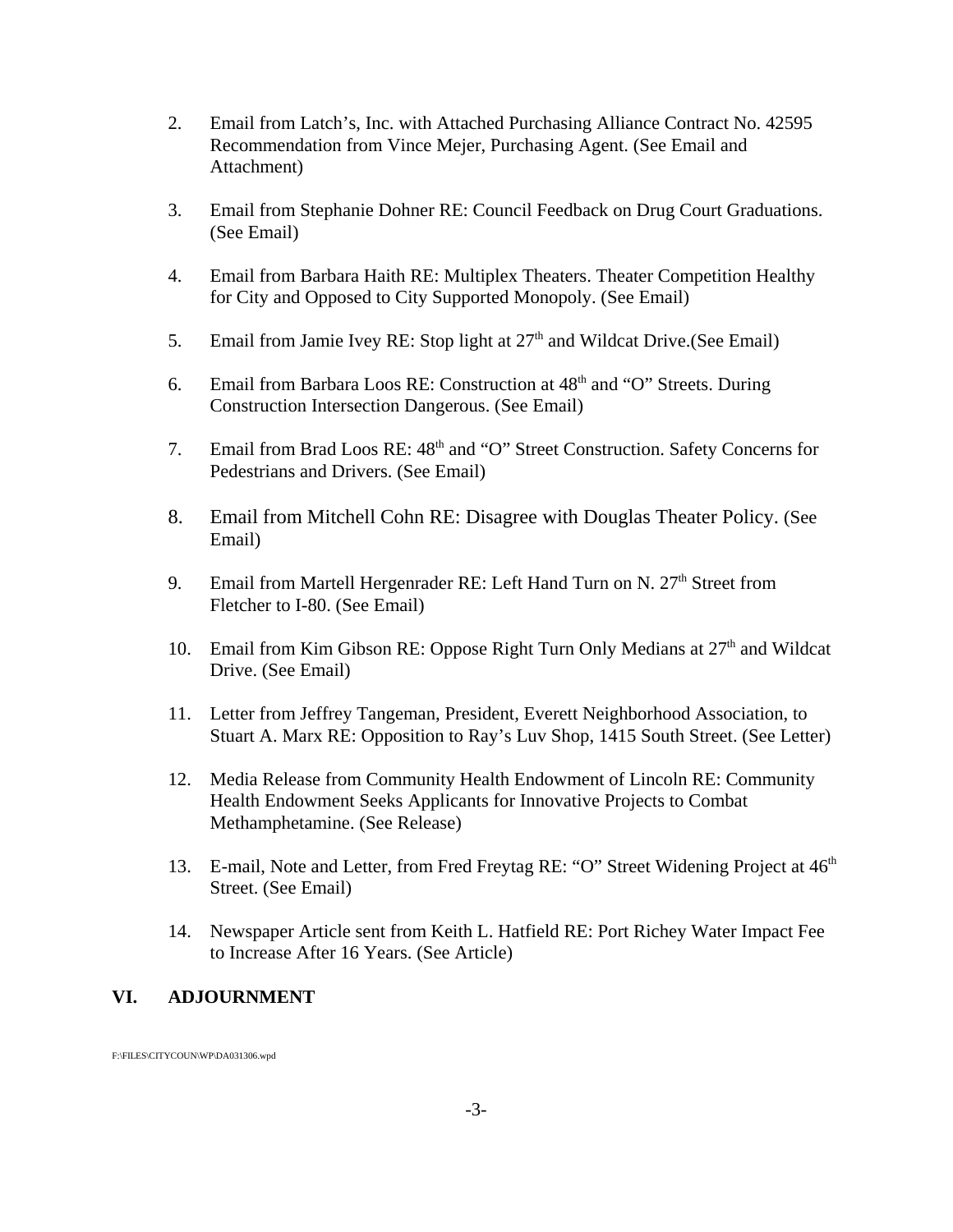## **DIRECTORS' MEETING MINUTES MONDAY, MARCH 13, 2006 CONFERENCE ROOM 113**

**Council Members Present:** Ken Svoboda, Chair; Patte Newman, Vice-Chair; Dan Marvin, Jonathan Cook, Robin Eschliman, Jon Camp, Annette McRoy.

**Others Present:** Mayor Coleen Seng, Mark Bowen, Ann Harrell, Rick Hoppe, Darl Naumann, Lin Quenzer, Mayor's Office; City Clerk Joan Ross; Dana Roper, City Attorney; Directors and Department Heads; Tammy Grammer, City Council Staff; Deena Winter, Lincoln Journal Star Representative; and Coby Mach, LIBA.

# **I. MAYOR**

Mayor Coleen Seng stated in regards to their last Pre-Council morning on the Police & Fire Pension Audit, Don Taute (Personnel Director) talked about some legislation coming forward. If you recall when we were working on the budget there was the figure of \$179,500 (inaudible) to our level that we needed to be and so Council will be receiving that legislation. We have been working on this for a long time.

Mayor Seng commented Ken (Svoboda) you had a letter in the packet about talking with the Nebraska Humane Society, she thinks Wednesday they are coming to Lincoln. She knows that he had a tour of the facility and everything she has heard is pretty good. Mr. Svoboda commented impressive facility, impressive group.

*[Diane Gonzolas handed out a letter to Council-RE: 84th & Adams Street proposed development.]* Mayor Seng stated she has a statement regarding  $84<sup>th</sup>$  & Adams and read it to Council. After reading statement, she commented that's what she is recommending and hoping that someone will be willing to do this amendment which Dana Roper has for them. Mr. Roper handed out copies of the amendment to Council. *[See Attachments 'A' and 'B'.]* 

Mayor Seng called on Directors. Police Chief Casady reported there were some prostitution arrests over the weekend. Saturday morning, Sergeant Mike Bassett, Sergeant Tim Kennett and I were at a meeting at the 'F' Street Community Center for couple hours. It was a really good meeting had about 40 people attend, stakeholders, people in the Near South and South Salt Creek neighborhood attended the meeting. We had a lot of good dialog about some of the problems and challenges the neighborhood is facing, one of the things that we heard a lot of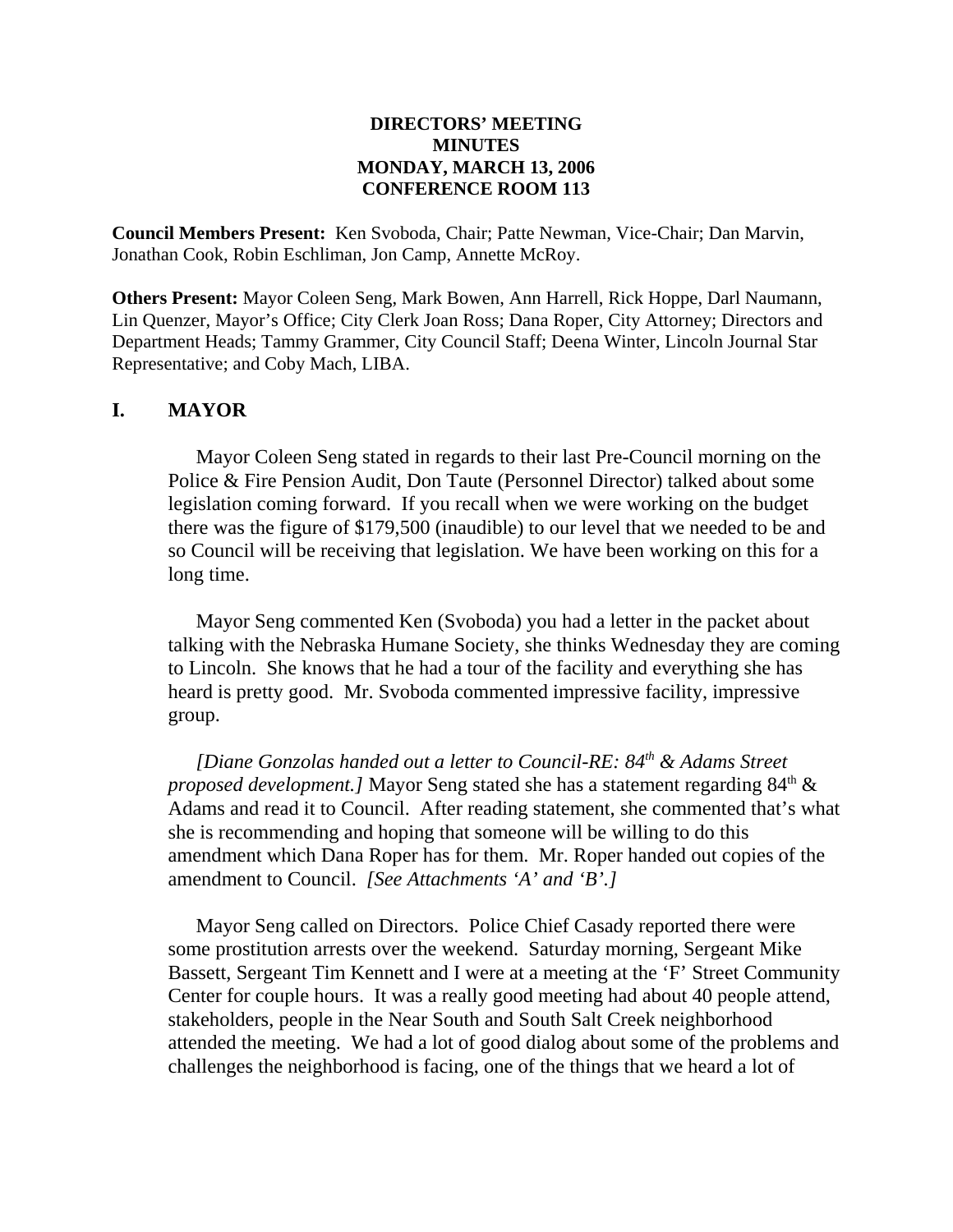concern over was the number of people that are driving through the area and apparently looking for prostitutes, although, we made a lot of prostitution arrests in this general vicinity that night. That night we put an undercover unit out and in about three hours from about 10:30 p.m. Saturday night until 1:30 a.m. Sunday morning we arrested 5 men who had offered any where from \$10.00 to \$40.00 our undercover officer for sex acts. Two people approached her and offered to be her business manager; 5 men offered as he said money for sex; two people approached her and wanted to know if she had any drugs that she could sell them; one prostitute approached her and basically told her to get off her corner; and another prostitute approached her and kind of befriended her and gave her advise on how to pursue her trade more effectively and offered her a place to live. Chief Casady commented we are not going to let this happen, we're going to continue to work hard in this neighborhood to try to arrest people that are committing these kinds of acts and we will not stand by and let people that are cruising through this neighborhood looking for prostitutes or people who are committing acts of prostitution take over a neighborhood.

Mr. Marvin thanked Chief Casady for doing that, it is certainly needed. He has talked to people over at LAP about trying to get some kind of a patrol officer in that area and he would like him to consider it and if that is something they can work in their budget or not. Chief Casady stated 'Free To Grow' is a project of the Robert Wood Johnson Foundations funded by them but works for the head start to provide basically mental health services and substance abuse services to families of young children. It has been a real effective program in Lincoln for that area which it was targeted for, he thinks that's largely because it was a very small area and was selective for those exact problems. Chief Casady commented he is really disturbed by this, and we are not going to let it go, we are going to continue to do these undercover details.

- 1. NEWS RELEASE RE: Mayor Presents February Award of Excellence. NO COMMENTS
- 2. NEWS RELEASE RE: Mayor's Committee for International Friendship to Host Multinational Group. — NO COMMENTS
- 3. NEWS RELEASERE: Mayor to Award Grants to Nine Neighborhood and Community Groups. — NO COMMENTS
- 4. NEWS RELEASE RE: New N. S. A. A. Headquarters Planned for Haymarket Park. — NO COMMENTS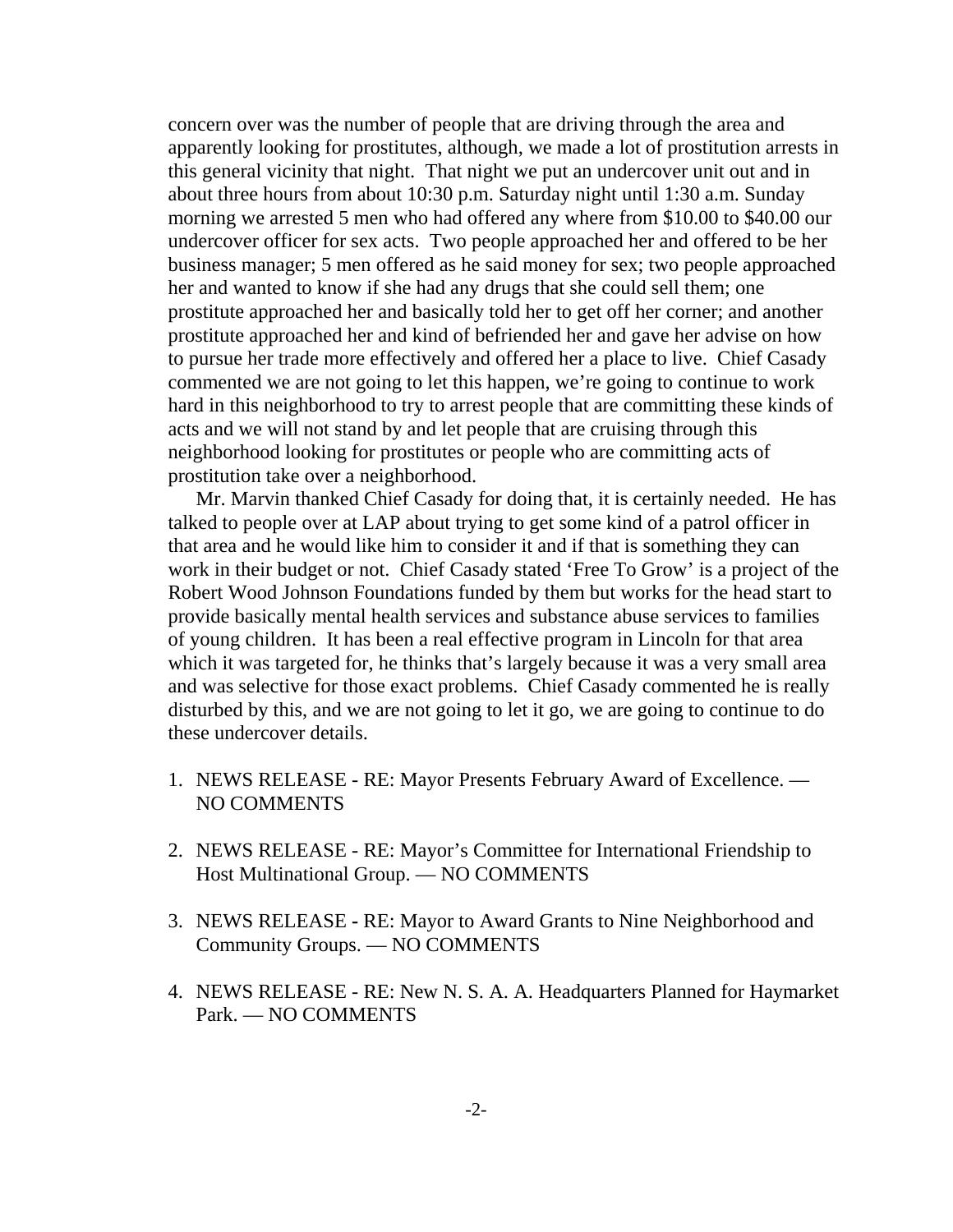- 5. NEWS ADVISORY RE: Mayor Seng and Nebraska School Activities Association News Conference on Thursday, March 9, 2006 (See Advisory). — NO COMMENTS
- 6. Washington Report March 3, 2006. NO COMMENTS

# **II. DIRECTORS**

# **FINANCE**

- 1. Letter from Jane Tillman RE: BKD Management Letter. NO COMMENTS
- 2. Report from Jane Tillman RE: 2005 Comprehensive Annual Financial Report. – NO COMMENTS
- 3. Material from Don Herz RE: Street Light Financing (City of Lincoln, Certificates of Participation, Series 2006). — NO COMMENTS

# **FINANCE/BUDGET**

1. Material from Steve Hubba - RE: Journal Star City Expenditures and Journal Star Report. — NO COMMENTS

# **HEALTH**

1. NEWS RELEASE - RE: Lincoln-Lancaster County Health Department Providing Special HIV/STD Clinic Tonight. — NO COMMENTS

# **PARKS AND RECREATION**

1. Memo from Lynn Johnson - RE: Resolution 06R-34, Agreement between the City and the Nebraska Department of Roads Associated with the Linear Park on the North Side of the South Beltway. — Lynn Johnson stated this memo is regarding Agenda Item #7, after our meeting last week he had a chance to talk with Nicole Fleck-Tooze (Public Works & Utilities) and she talked to the Department of Roads representative. They are willing to do the same thing they are doing for the linear park for some of the floodplain area and so we are requesting this item be placed on pending until May  $15<sup>th</sup>$  for public hearing and action. The Watershed Management Division has requested the agreement be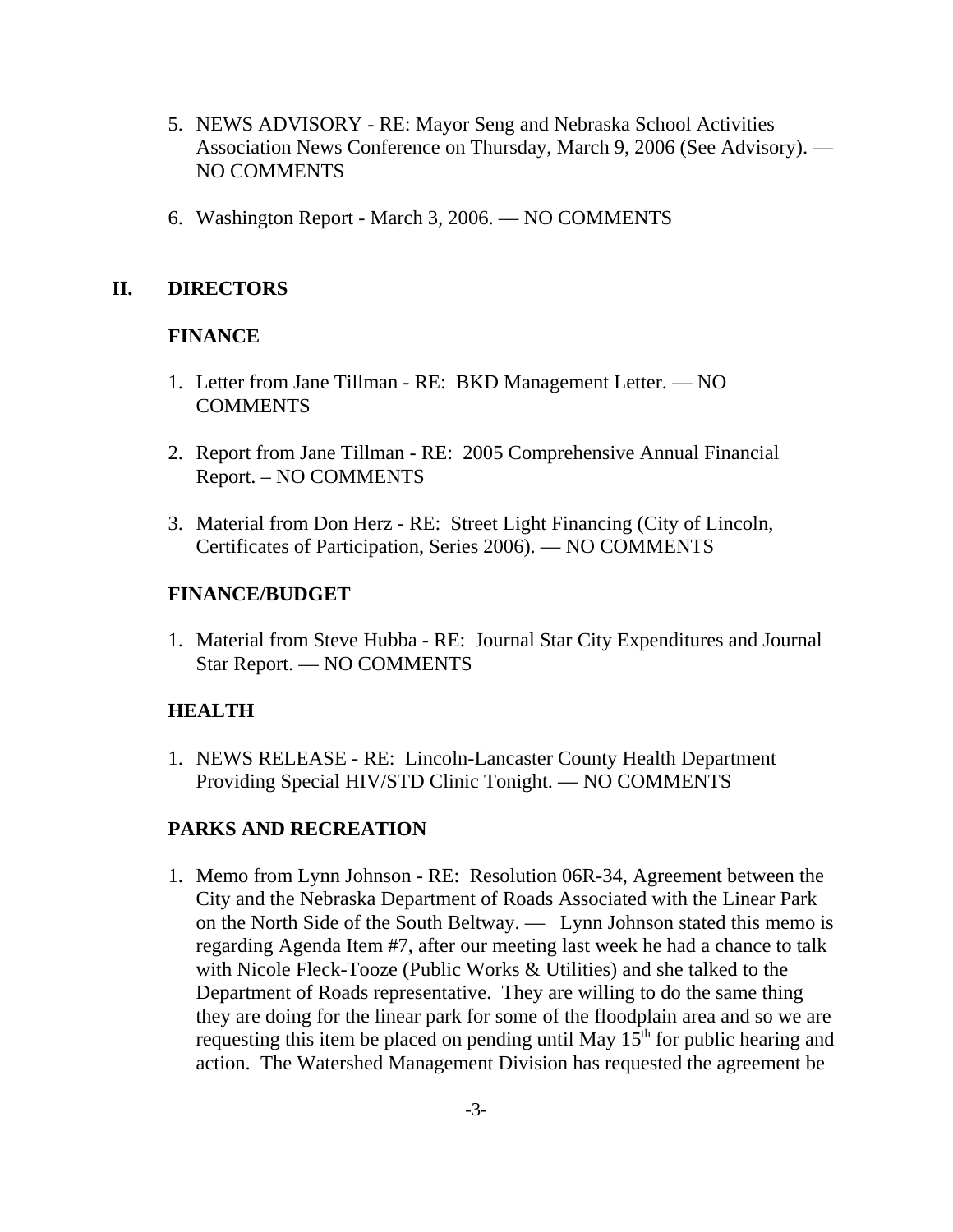further amended to include areas of floodplain within the South Beltway corridor protection area. Requesting additional time to finalize the language of this amendment to the agreement. *[#7, 06R-34, Approving an Agreement between the City and State Dept. of Roads to identify a corridor for a linear park on the north side of the South Beltway between 27<sup>th</sup> & 84<sup>th</sup> Streets.]* 

# **PLANNING**

- 1. Memo from Marvin Krout RE: Comprehensive Plan Amendment No. 05010-  $40<sup>th</sup>$  and Rokeby Road Notification from Planning Department. — NO **COMMENTS**
- 2. Letter from Brian Will to Nichole Pecka RE: Rolling Hills Ridge 1<sup>st</sup> Addition Final - FPPL#05133, Generally Located at South 21<sup>st</sup> and Ridgeline Drive. — NO COMMENTS

## **PLANNING COMMISSION FINAL ACTION**

1. Special Permit No. 06006 (Off sale alcohol - North 33<sup>rd</sup> and Superior Street) Resolution No. PC-00981. — NO COMMENTS

# **PUBLIC WORKS & UTILITIES**

- 1. Response E-Mail from Scott Opfer to Ken Svoboda RE: Trucks legally parking along S. 26<sup>th</sup> Street and E Street. — NO COMMENTS
- 2. Letter from Randy Hopkins to Ron Shelley RE: Old Cheney Road from Salt Valley View to the Railroad Tracks - Parking. — NO COMMENTS
- 3. Letter from Randy Hopkins to John Zimmer IV; Paul & Kathy Arndt; Joannie Miller; Jack Loos and Scott Loos - RE: Old Cheney Road from Salt Valley View to the Railroad Tracks - Parking. — NO COMMENTS
- 4. Letter from John Callen RE: Draft Technical Information for Salt Creek Floodplain Mapping Update. — NO COMMENTS

#### **STARTRAN**

1. Memo from Larry Worth - RE: Summary of StarTran Town Hall Meeting of 02/25/06. — NO COMMENTS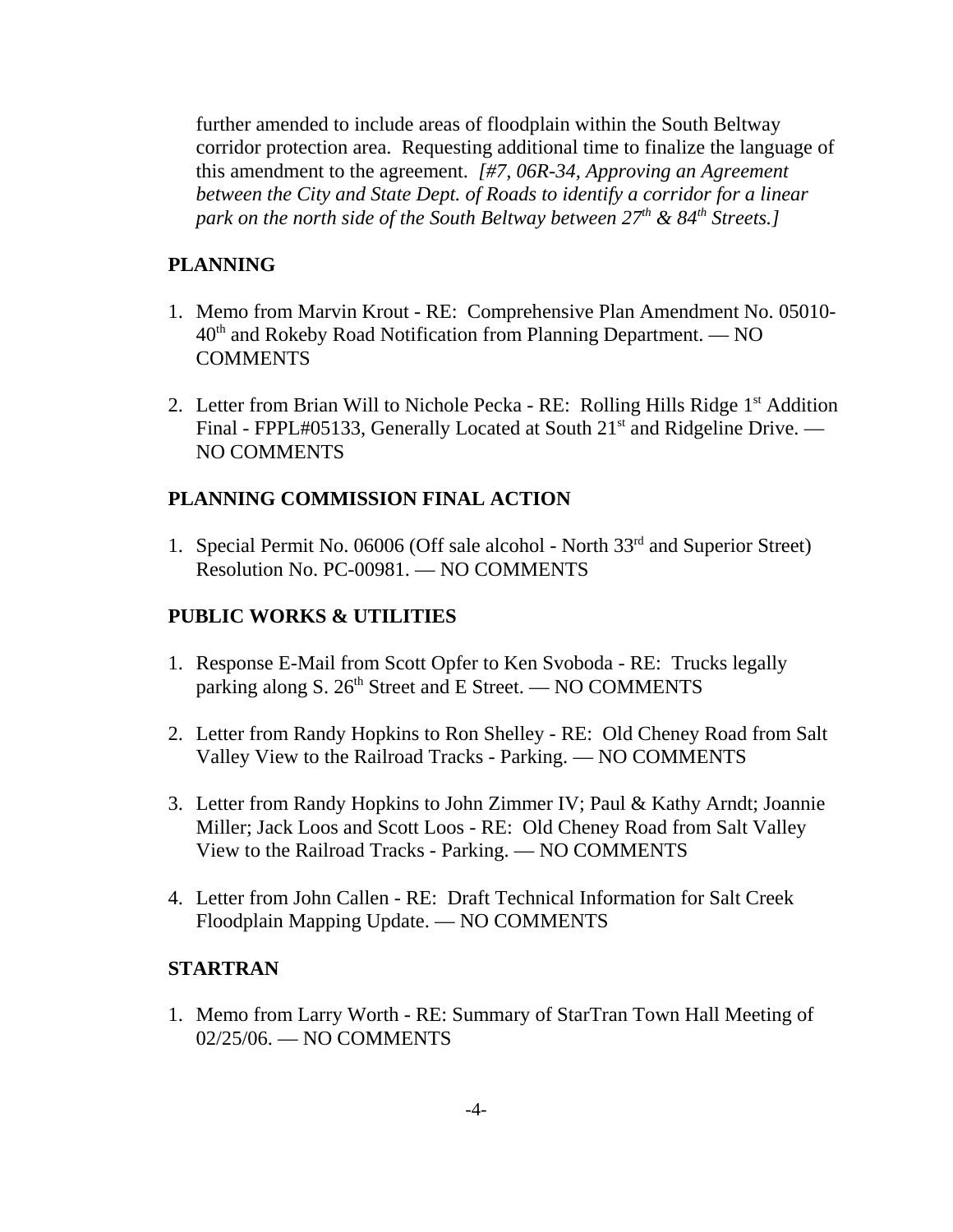## **III. CITY CLERK**

City Clerk Joan Ross stated on their Agenda for today, they have the Mayor's Annual Award of Excellence.

Items 1 & 2 will be called together. *[#1, Application of Four Sons, Inc. dba Havelock Social Hall for a Class I liquor license at 4538 N. 62<sup>nd</sup> Street.; and #2, Manager application of Todd J. Corliss for Four Sons, Inc. dba Havelock Social Hall at 4538 N. 62nd Street.]* 

Regarding Items 4, 5, & 6, she knows that John Hewitt will be at the meeting, should she call these items together or separate? Mr. Svoboda commented they are separate locations, but we have not seen any correspondence on denying any of these, so when can call them together and allow John to speak once. But, if we need to separate them out we will do so. *[#4, 06R-39, Approving Playmakers at 640 West Prospector as a keno satellite site.; #5, 06R-40, Approving Lancaster's at 3800 Old Cheney Road as a keno satellite site.; and #6, 06R-41, Approving Spikes Beach Bar & Grille at 2300 Judson as a keno satellite site.]* 

She pointed out to Council some Motions-To-Amend, Item 17 has one; Item 22 has one through six; Item 23 has one through 7; Item 24 has one; and Item 26 has two.

Ms. Newman stated for Item 26 what is Amendment #1, it's been so long ago. She knows Amendment #2 is the one the Mayor just handed out to them. Ms. Newman asked City Clerk Joan Ross if she could make sure they all know what that is before they get that far today at the meeting? City Clerk Joan Ross said yes.

Mr. Cook commented he has some questions about a few different Agenda items. We have a memo from Rick Peo (City Attorney's Office) dated February  $3<sup>rd</sup>$  that has an amendment #1 is this still relevant. Dana Roper (City Attorney) replied yes. This is a new Motion-To-Amend #2 which is very similar to the one that was presented back on February  $3<sup>rd</sup>$ . Noting, there's an added sentence 'For the purposes of this square foot occupancy restriction, building shall include permanent outdoor sales and display areas'. Also, 05-165A & B these amendments are for 'B' clarifying A is the south side of the street and the residential and it already contains a restriction of 100,000 square feet on the south side commercial; and 'B' is the larger development. He just wants to make sure he has that cleared and Rick Peo's memo is still correct, but as far as an annexation agreement or anything else at this point nothing is signed. City Clerk Joan Ross stated correct and indicated Items 27 & 28 go to pending. City Clerk Joan Ross stated they will have to bring something forward. Marvin Krout (Planning Director) stated generally there would be motions on Items 27 & 28 and then be placed on pending indefinitely.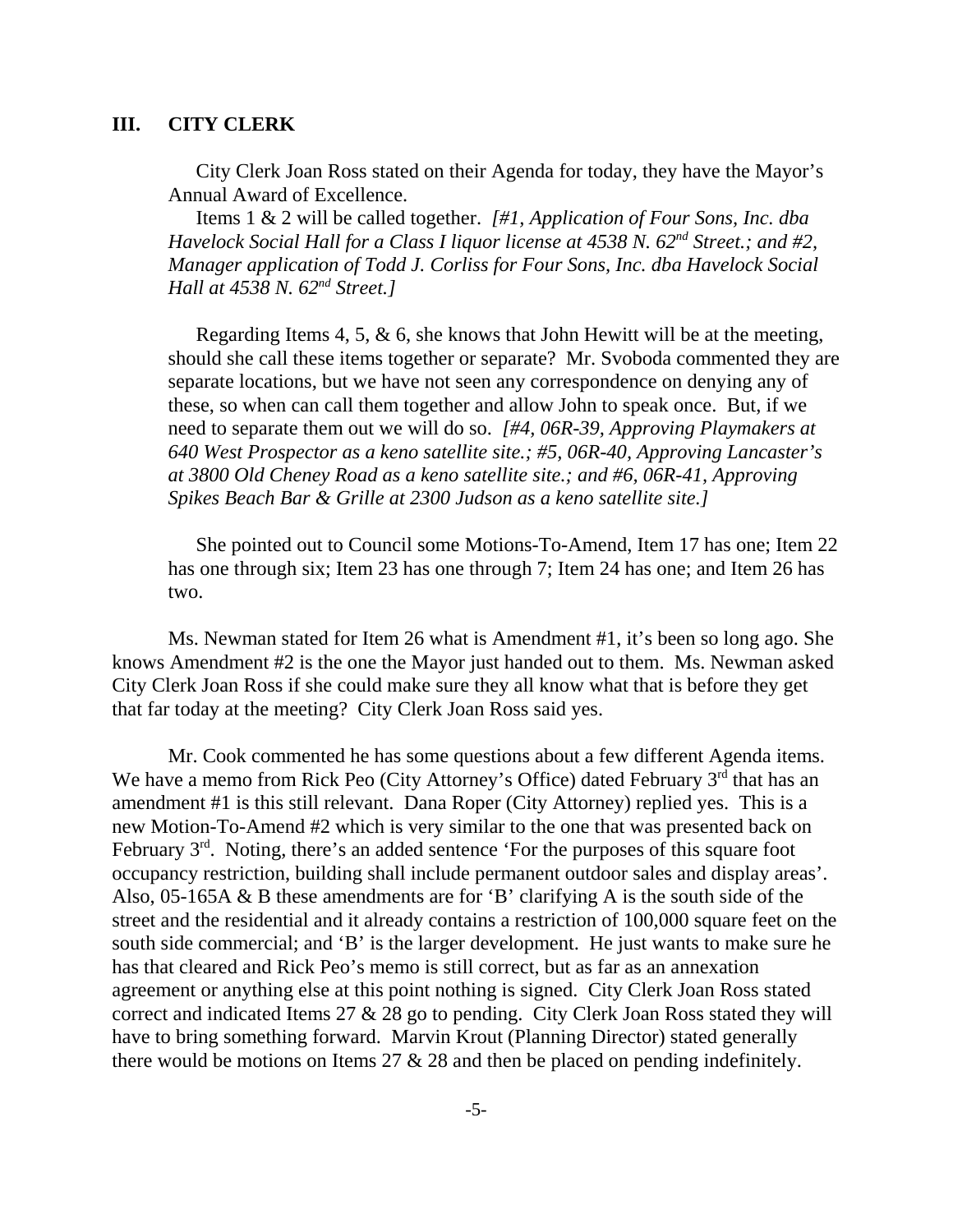Regarding the landscaping ordinances, should he ask his questions now because they may require couple of additional amendments to be prepared. Mr. Svoboda stated he thinks instead of doing it here, he would just a soon do it on the dias if there's additional amendments. Mr. Cook indicated they need to be written up. Indicating he wanted to ask about on Item 24 (06-6) which is the various widths and tree deal, there's an amendment that will handle the tree issue. He had a question about page 2/line 1 which was the 100 feet for nonurban major streets, we have passed RUTS and RUTS specifically talks about 120 feet. So, he's wondering if we should have an amendment now that we have this interlocal that deletes it and says in accordance with the Comprehensive Plan and Interlocal Agreements or something. Nicole Fleck-Tooze (Public Works & Utilities) commented yes. Mr. Cook commented okay maybe somebody could prepare that before today's meeting.

Regarding Item 22 (06-5) since we still have this issue of site distances and so forth under discussion, it specifically says that it would apply the design standards for zoning regulations. But, can we clarify and add maybe the words Title 3 of the design standards because that's the zoning regulation portion. Mr. Cook commented he will check with Dana Roper (City Attorney) after the meeting to point out exactly what he is talking about. Mr. Svoboda asked Marvin Krout (Planning Director) if they could delay for one week again in order to prepare the amendments? Adding, Mr. Cook can work with Dana (Roper) and Marvin (Krout) to put those together. Mr. Krout indicated he would rather delay them especially since Rick Peo (City Attorney's Office) is out today.

#### **IV. COUNCIL**

#### **A. COUNCIL REQUESTS/CORRESPONDENCE**

#### **JON CAMP -**

Mr. Camp stated in yesterday's newspaper Deena Winter had a big article on compensation and he is kind of concerned from an accountability standpoint, it talks about Dave Engler making \$54,000 annually. Mr. Camp commented Don Herz (Finance Director) or Don Taute (Personnel Director) according to information that you provided in 2005 Mr. Engler made \$64,704.67 which is \$10,000 higher than what is recorded and then also in 2004 he made \$61,751.07. He was wondering if they could explain the variance in those numbers. Don Herz stated he did not talk to Dave so he does not know where they came up with that number. Noting, he was in the pre-council this morning so he has not had a chance to actually look at that difference but he plans to look at it over the lunch hour. Don Taute stated the information that was provided to the newspaper was just full-time employee regular pay, it did not include any overtime cost for any employee in the list that is in the article with respect to the numbers you just mentioned. He can only assume that would of been included in the speciality pay or overtime something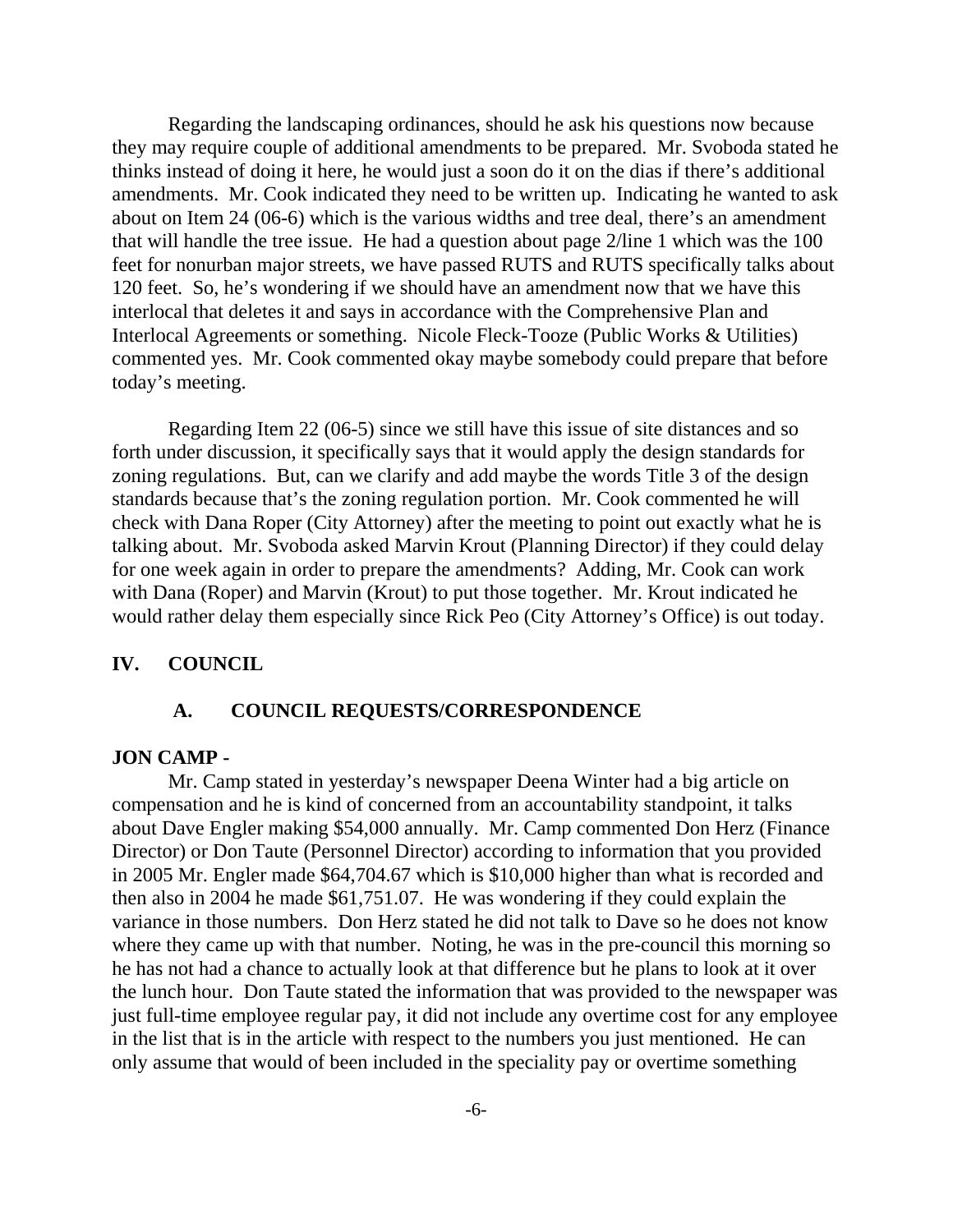along those lines which are not going to be included in the numbers that we provided that are off of our payroll system the actually cost to the department for purpose of total employee compensation. Maybe the information (inaudible) finance would have been W-2 information which would be the only thing he could address without looking at it specifically. Mr. Camp commented the article said it included overtime. Mr. Taute commented he's not sure that would be accurate, but he does not know that for a fact without looking at it. He can look at the information that the newspaper was given for that particular individual and tell you exactly what it was. Mr. Camp commented okay, he thinks it's important to clarify because it is off quite a bit.

## **JONATHAN COOK -**

Mr. Cook stated he would like to speak with Karl Fredrickson (Public Works & Utilities Director), Police Chief Casady, and I think Lynn Johnson (Parks & Recreation Director) wanted to talk to me. Mr. Cook asked Lynn Johnson if he called the guy who was asking about (inaudible). Mr. Johnson stated he has not spoke with him yet but he will call him again today. Mr. Cook stated okay.

#### **ROBIN ESCHLIMAN - NO COMMENTS**

#### **DAN MARVIN -**

Mr. Marvin mentioned he has an appointment today from 12:00 to 1:00 p.m.

#### **ANNETTE McROY -**

Ms. McRoy stated it's baseball season and she is already getting e-mails about parking and traffic in the North Bottoms. So, she wanted to talk with Ann Harrell, Police Chief Casady and Public Works about what we've done in the past and when we're going to start doing enforcement down in the North Bottoms.

#### **PATTE NEWMAN -**

Ms. Newman stated Mayor Seng received the Girl Scouts' highest honor, the "Thanks Badge II for Continuing Service ". Ms. Newman asked Mayor Seng to tell us about it? Mayor Seng commented the pin is right here and showed them. It was a very nice award, it's a Girl Scout Award from the National Organization who presented it to her on Saturday morning. It was very enjoyable and thanked Patte (Newman) for asking. Everyone congratulated Mayor Seng.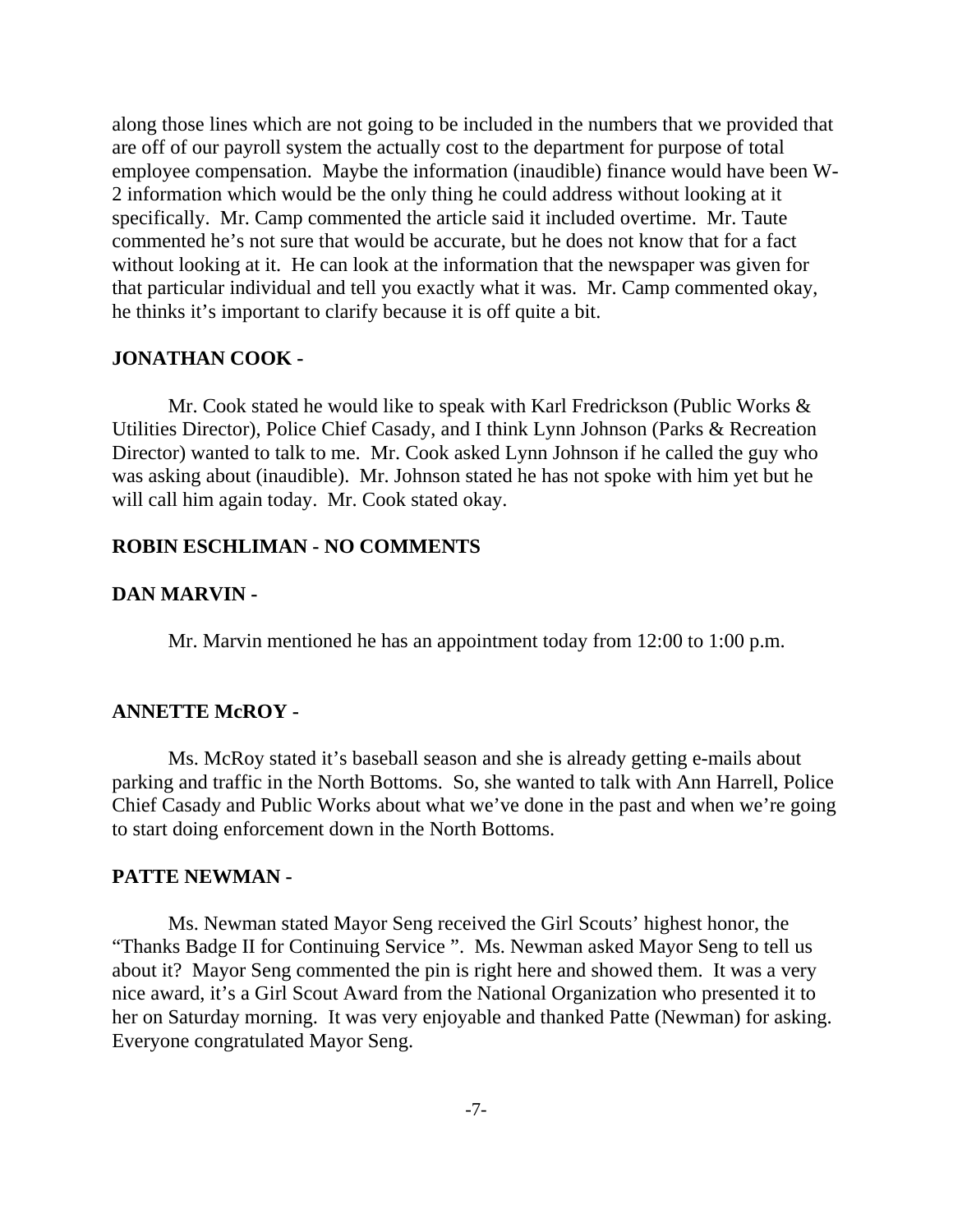Ms. Newman stated she has a question about the smoking ban and how it is being enforced. She has heard there are people smoking in the Country Club and it's not being enforced; there are two bars downtown Duggan's and Beacon Lounge that got building permits approved by the Health Department and then the Police have gone in and cited them after they have done what they said they were going to do with approvals; heard something about Foxy Lady and then heard about (inaudible) shop. Ms. Newman asked Bruce Dart (Health Director) if he can tell them how these things are being handled? Bruce Dart commented we can have this discussion after the meeting is over, if she would like, but he thinks they are being consistent across the board. Some of the information that she just brought out is not completely accurate, we are checking some of the places. Ms. Newman asked if it's on a complaint basis of how they are enforcing it? Mr. Dart stated they're doing checks on facilities that we knew choose not to be in compliance and the rest are complaint basis. Ms. Newman thanked Mr. Dart, they'll talk afterwards.

Ms. Newman commented to Karl Fredrickson (Public Works & Utilities Director) do you want to talk about "O" Street on detours and what's going on there since we are hearing back from people. Karl Fredrickson stated we are underway in construction and removal of pavement. The detour seems to be working quite well, the times that he has drove it during peak hours seem to be going quite well. He thinks the newspaper and the radio stations have done a fabulous job of informing people. The flip side of that there is a lot of people avoiding "O" Street and businesses are now after a week have been starting to say their business has dropped off. We know that street construction impacts businesses, we do have access to all those businesses so people can get to them, but traffic does flow smoothly.

#### **KEN SVOBODA -**

1. Letter to Mayor Seng - RE: Urging Capitol Humane Society Request for Proposal Process to Begin. — Mr. Svoboda stated to Tammy Grammer on the Directors' Agenda under his Council requests could she change the wording where it says "Urging Capitol Humane Society Request" to "Urging Kennel Contract Request", so it is correct on the Agenda. Tammy Grammer stated okay.

#### **V. MISCELLANEOUS**

- 1. E-Mail from Keith Dubas RE: Theater Policy. NO COMMENTS
- 2. E-Mail from Latch's, Inc. with Attached Purchasing Alliance Contract No. 42595 Recommendation from Vince Mejer, Purchasing Agent. — NO **COMMENTS**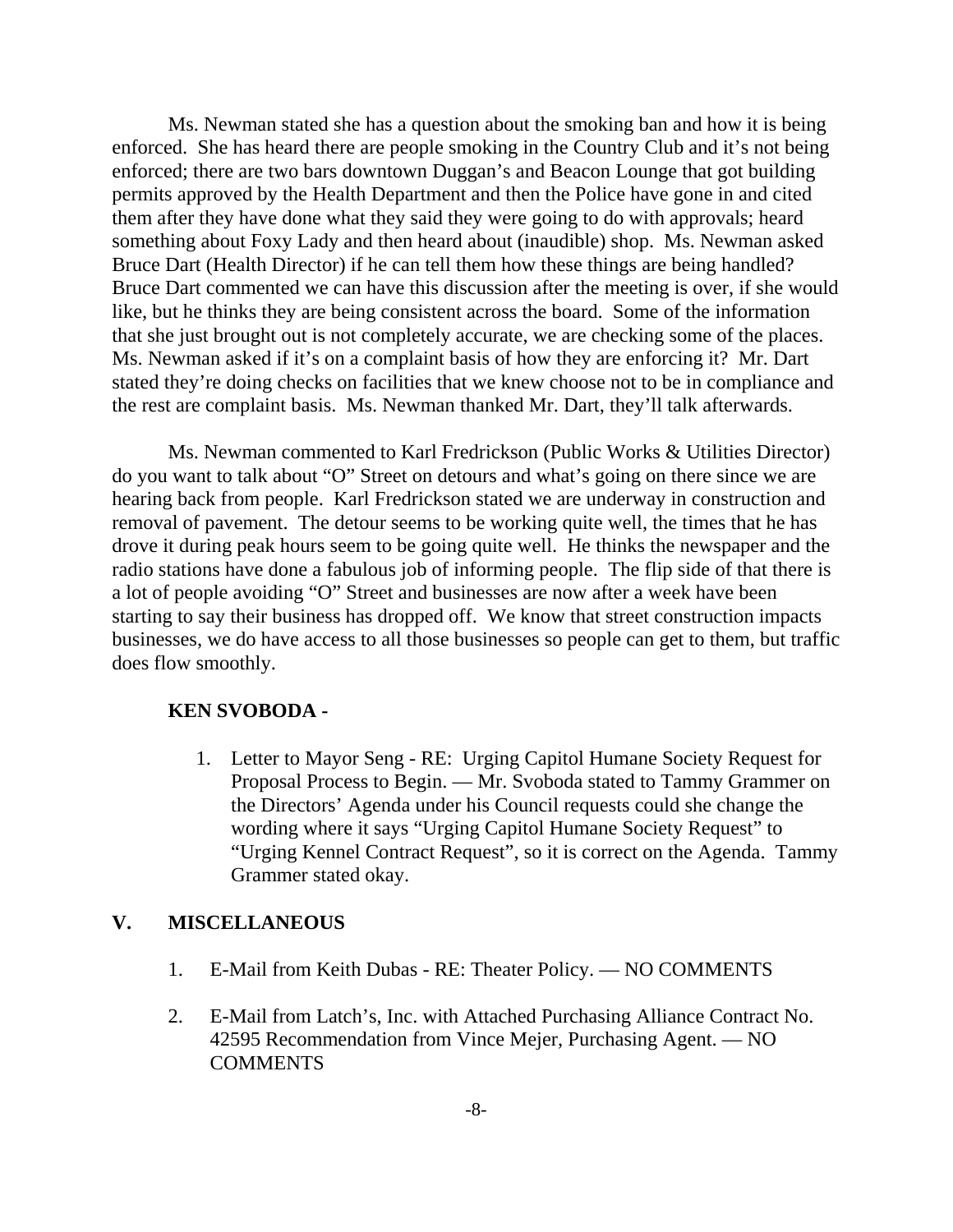- 3. E-Mail from Stephanie Dohner RE: Council Feedback on Drug Court Graduations. — NO COMMENTS
- 4. E-Mail from Barbara Haith RE: Multiplex Theaters. Theater Competition Healthy for City and Opposed to City Supported Monopoly. — NO **COMMENTS**
- 5. E-Mail from Jamie Ivey RE: Stop light at  $27<sup>th</sup>$  & Wildcat Drive. NO **COMMENTS**
- 6. E-Mail from Barbara Loos RE: Construction at  $48<sup>th</sup>$  and "O" Streets. During Construction Intersection Dangerous. — NO COMMENTS
- 7. E-Mail from Brad Loos RE:  $48<sup>th</sup>$  & "O" Street Construction. Safety Concerns for Pedestrians and Drivers. — NO COMMENTS
- 8. E-Mail from Mitchell Cohn RE: Disagree with Douglas Theater Policy. NO COMMENTS
- 9. E-Mail from Martell Hergenrader RE: Left Hand Turn on N. 27<sup>th</sup> Street from Fletcher to I-80. — NO COMMENTS
- 10. E-Mail from Kim Gibson RE: Oppose Right Turn Only Medians at  $27<sup>th</sup>$  & Wildcat Drive. — NO COMMENTS
- 11. Letter from Jeffrey Tangeman, President, Everett Neighborhood Association, to Stuart A. Marx - RE: Opposition to Ray's Luv Shop, 1415 South Street. — NO COMMENTS
- 12. Media Release from Lori Seibel, Community Health Endowment of Lincoln RE: Community Health Endowment Seeks Applicants for Innovative Projects to Combat Methamphetamine. — NO COMMENTS
- 13. E-Mail & Material from Fred Freytag RE: "O" Street Widening Project at 46th Street. — NO COMMENTS
- 14. Newspaper Article from Keith L. Hatfield RE: Port Richey Water Impact Fee to Increase After 16 Years. — NO COMMENTS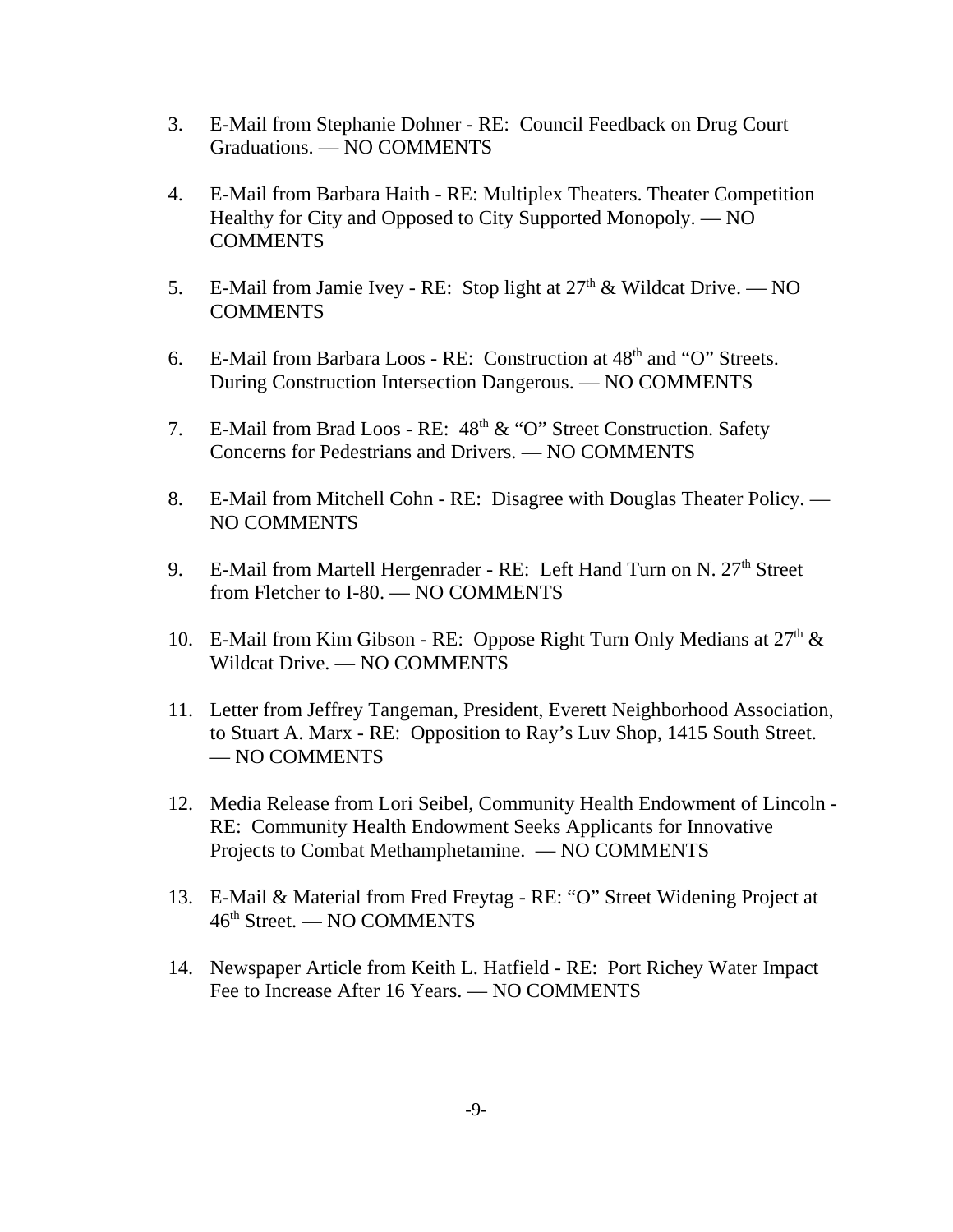# **AD D E N D U M - (For March 13th)**

# **I. MAYOR -**

- 1. NEWS RELEASE RE: Mayor Seng's Public Schedule Week of March 11 through 17, 2006-Schedule subject to change. — NO COMMENTS
- 2. NEWS RELEASE RE: Mayor Seng To Receive Girl Scouting's Highest Adult Award Saturday. — NO COMMENTS
- 3. NEWS RELEASE RE: Open House Set On Stormwater Improvements. NO COMMENTS
- 4. NEWS RELEASE RE: Public Invited To Meeting On Southwest Wastewater Facility. — NO COMMENTS

# **II. CITY CLERK - NONE**

## **III. CORRESPONDENCE**

**A. COUNCIL REQUESTS/CORRESPONDENCE - NONE** 

# **B. DIRECTORS AND DEPARTMENT HEADS - NONE**

# **C. MISCELLANEOUS -**

- 1. E-Mail from Maribeth Milner RE: I support the current Neighborhood Center Plan. — NO COMMENTS
- 2. E-Mail from Fay Welsch RE: Please DENY the Wal-Mart at  $84<sup>th</sup>$  & Adams area. — NO COMMENTS

[End of Addendum]

# **VI. MEETING ADJOURNED - Approximately at 11:43 a.m.**

dm031306/tjg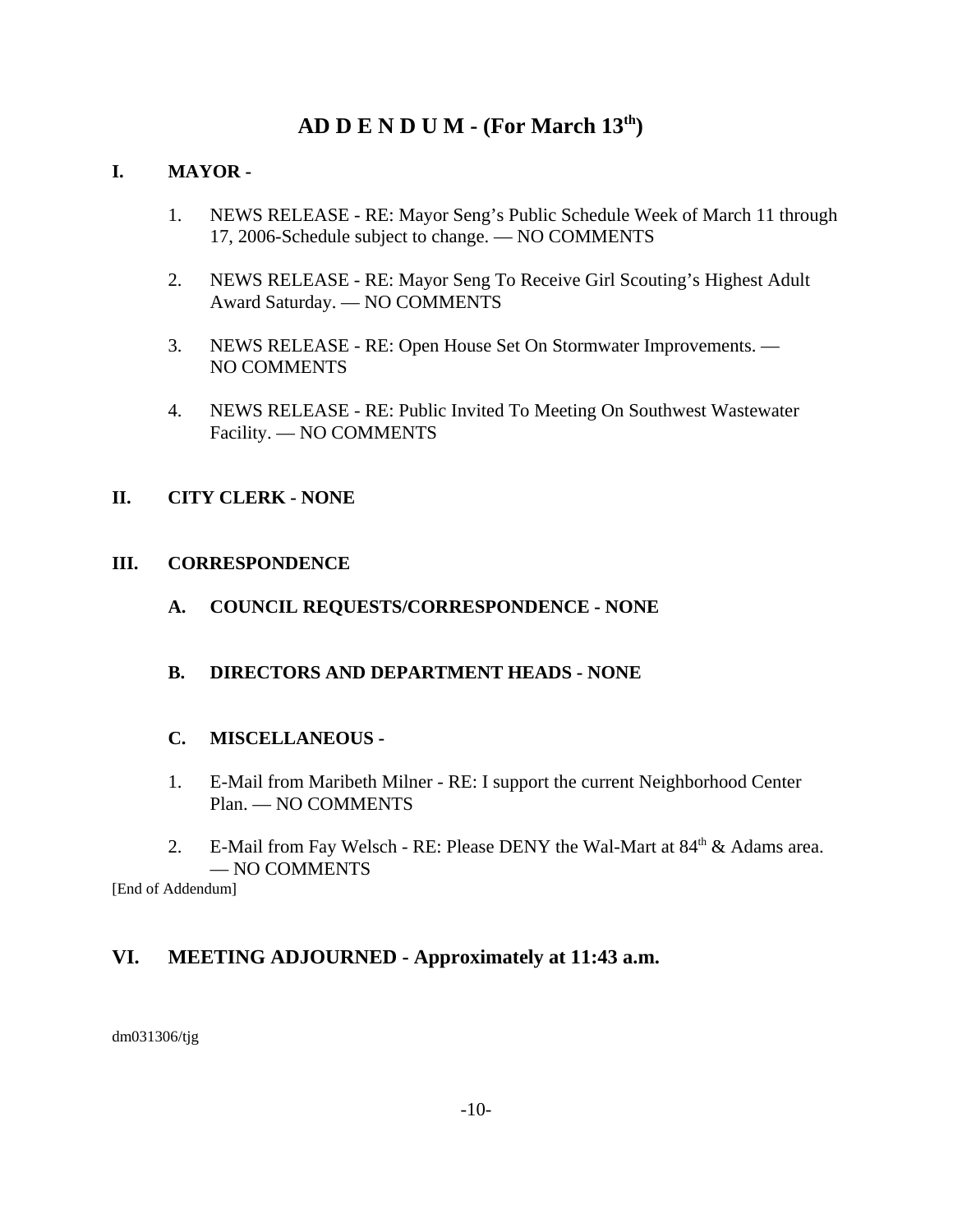Attachment



# **CITY OF LINCOL** NEBRASKA

#### MAYOR COLEEN J. SENG

lincoln.ne.gov

Office of the Mayor 555 South 10th Street Suite 208 Lincoln, Nebraska 68508 402-441-7511 fax: 402-441-7120  $mayor$  ( $Q$ ) lincoln.ne.gov

March 13, 2006

TO - City Council FROM - Mayor Coleen J. Seng RE - 84th & Adams Street proposed development

During the past few weeks, I have had a number of conversations with the developer and his representatives about the residential and commercial project proposed at 84th and Adams streets. I have kept the conversations low key to respect the confidentiality of the private developer. As I said last December, this is a land use issue and I examine it from that perspective.

The project proposes to expand the housing in Lincoln and create a new neighborhood of more than 1,100 residential dwellings. The housing development is linked with a retail development. The retail center exaggerated the definition of a neighborhood center by proposing an oversized "big box" anchor store. The proposed oversized big box store would have been larger than the largest big box store in the largest regional shopping centers in Lincoln. Neighborhood centers range in size up to 250,000 square feet (sf) and include a variety of services offered by a variety of retail operations dividing up the commercial footage.

Neighborhoods tend to want to locate near those types of neighborhood commercial centers. This has been a question of how large of a big box building is appropriate in a neighborhood shopping center. A big box of 230,000 sf more accurately fits in larger shopping centers. The City Council earlier rejected a Community Center designation for this site. The originally proposed single large oversized big box of nearly 230,000 sf of retail space under one roof does not fit a neighborhood center.

Some members the Council had talked about 100,000 square feet as a possibility. That started the discussion. We have looked at what has been range of "big box" anchors in neighborhood centers to determine what would be appropriate for a "big box" in new neighborhood center.

The anchor building in several existing neighborhood centers generally occupy between 52 percent and 72 percent of the total retail square footage of those neighborhood shopping centers. As a land use question it appears logical that something larger than 100,000 sf is appropriate to apply to this new situation in order to maintain the neighborhood character of a new neighborhood shopping center in a new neighborhood.

In reviewing the information and consulting with Planning Department, I believe 175,000 sf is acceptable and can accommodate retailers. An anchor store of 175,000 sf would be of similar ratio and maintain the character of the traditional neighborhood centers that we have in Lincoln. This would also be appropriate to apply to other new neighborhood centers.

The Law Department has prepared an amendment to allow a big box store of 175,000 square feet in a neighborhood shopping center to reflect this decision. It would maintain the character of a neighborhood-shopping center and allow retail services in the area.

F:\FILES\MAYOR\2006,MayorSeng,Letters,Speeches,Memos\CityCouncil,03-13-2006,84th&Adams.wpd